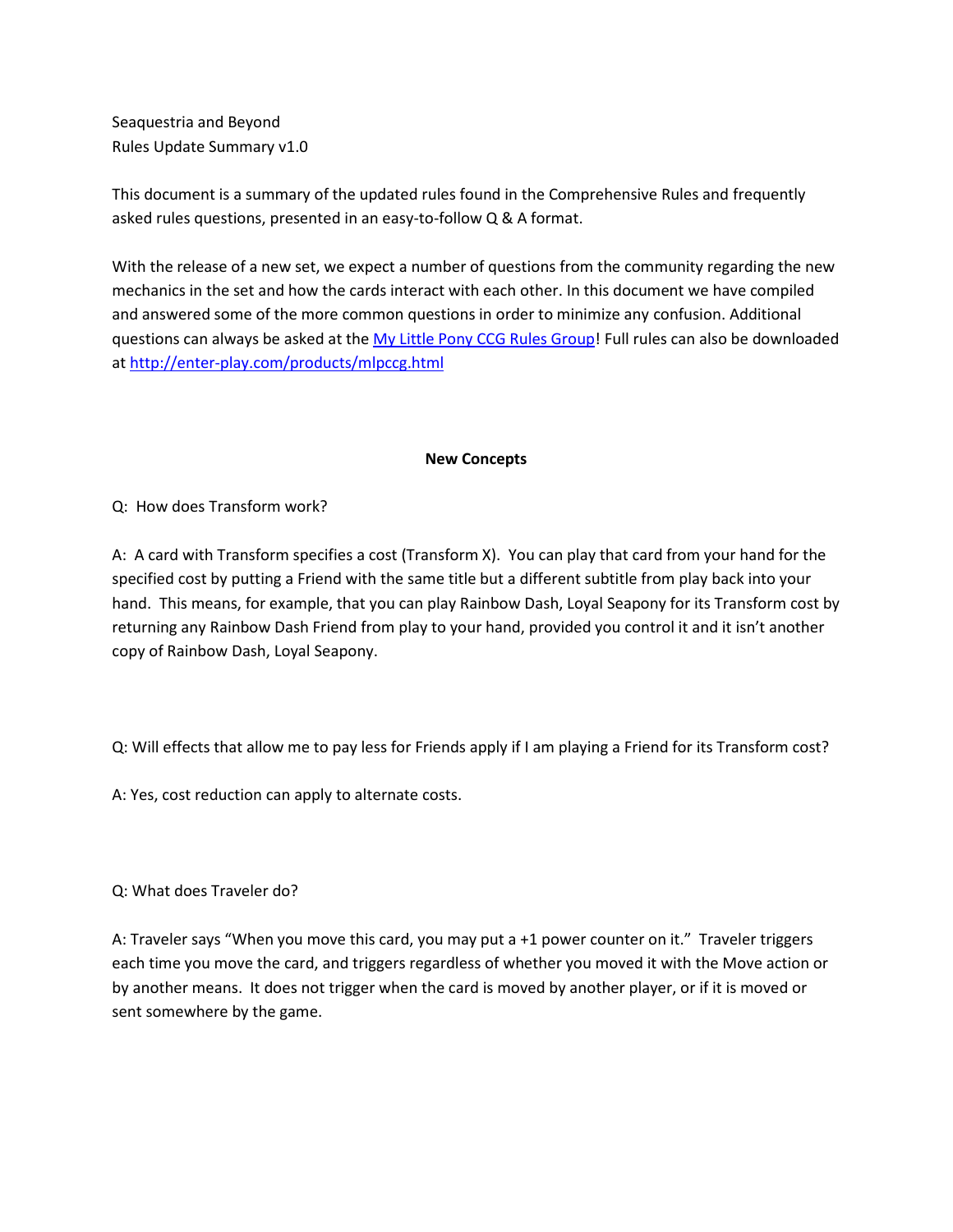## **Card-Specific Questions**

Q: What happens if I use Berry Punch, Off-Balance's replacement modifier to make an opponent choose a different Problem to move their character to, and there is no legal Problem for them to move to?

A: Your opponent can choose any Problem other than the one they initially attempted to move to. If they choose a Problem that their character can't move to (such as the Problem their character is currently at), the character remains in its original area. If the character does not change areas, it has not been moved, and will not trigger effects that trigger when a character is moved.

Q: When I move Party Mare, Living it Up to a random Problem, can I randomly select its current Problem?

A: Yes. If that happens, the card does not move.

Q: Can I play Pinkie Pie, Joyous Seapony during my opponent's turn if I am playing it for its Transform cost?

A: Yes, cards with Hasty can be played as Immediate actions even if the card is being played for an alternate cost.

Q: Can Sea Poppy, Guessing Game score points from random choices with only one possible result, such as selecting a random card from the hand of a player with only one card in their hand?

A: Yes. A choice or selection is a random choice or selection if the text referencing it instructs that it be made randomly, even if there is only one possible result. A choice or selection does not, however, become random simply because a player elects to make it at random without being instructed to do so by the text.

Q: What does copying an Event's effects do?

A: Those effects will be duplicated and processed a second time, doubling its effect. The Event is still only played once.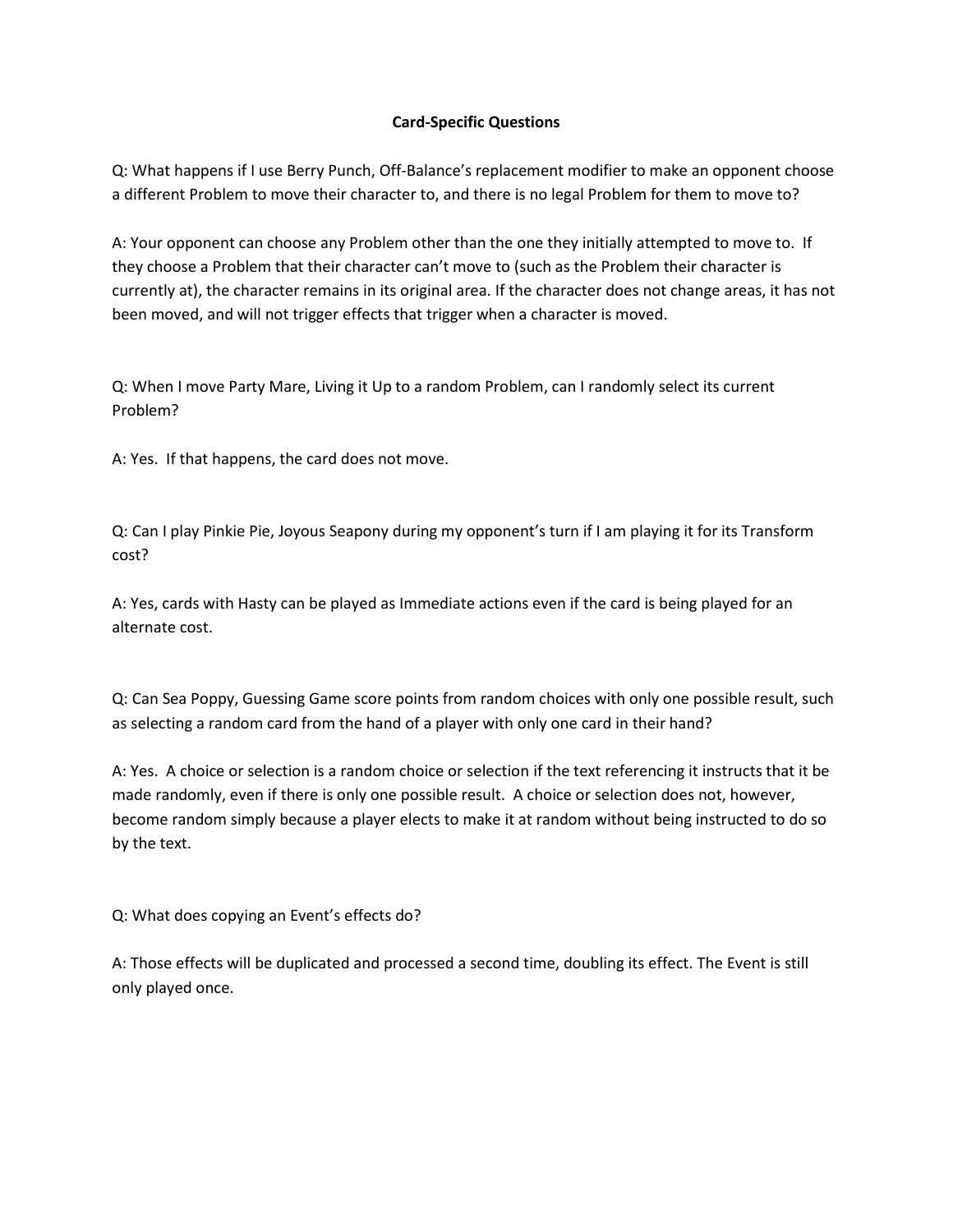Q: Can I use Starlight Glimmer, Magic Instructor to copy Star Swirl Research?

A: Magic Instructor can copy Events with a cost of 0. However, Event effects that cause the Event to change zones cannot be applied a second time, because the first zone change effect causes the Event to become a different card.

Q: Can Capper Dapperpaws, Smooth Talker have its power doubled more than once?

A: Yes. If there are two Troublemakers at Smooth Talker's Problem, its power will be doubled twice (to eight, if there are no other effects modifying that card's power.)

Q: What happens if a card's power is both increased by an effect, like +2 power, and doubled?

A: Doubling takes place last because it is dependent on additive and subtractive modifiers. If Smooth Talker had a +1 power counter on it and was at a Problem with a Troublemaker, it would have 6 power.

Q: If an opponent cancels my Event with Octavia, Harmony and Dissonance, will my Starlight Glimmer, Magic Instructor's triggered ability still trigger?

A: No. Triggers which trigger when a player plays a card trigger as part of resolving that card; if the card is not allowed to resolve, they will not trigger.

Q: Can Princess Twilight Sparkle, Pirate Pony be used to selectively frighten some Friends at a Problem?

A: No. The trigger is optional and you may choose either to not frighten anything, or to frighten each other Friend at the Problem.

Q: Does the triggered ability on Pinkie Pie & Rarity, Deep Currents trigger Traveler?

A: Deep Currents' ability does not prevent the initial movement, so that movement will still trigger effects like Traveler, but the act of sending the card back to its previous area will not trigger such effects a second time, because 'sending' a card to an area is not the same as moving it.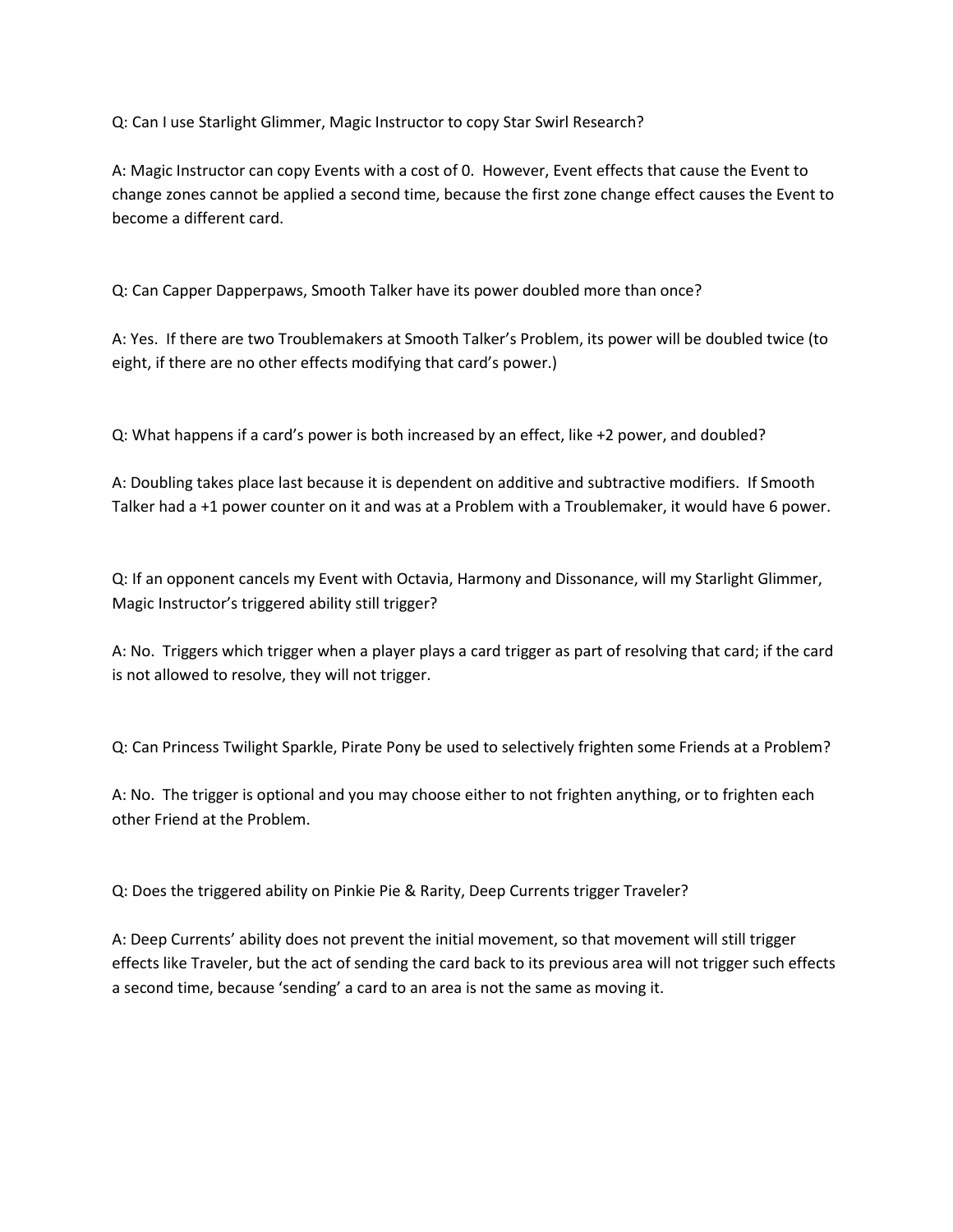Q: What happens if a token Troublemaker is turned face-down?

A: A token that is turned face-down ceases to exist.

Q: How does Queen Novo, Benevolent Ruler interact with Night Glider, Overpowering?

A: Benevolent Ruler reverses the criteria for winning, but Night Glider, Overpowering checks only the magnitude. As a result, a player who wins a faceoff by having at least 5 power less than their opponent will trigger the ability on their Night Glider, Overpowering.

Q: If I have a Princess Luna, Midnight in play and my opponent plays Rainbow Dash & First Mate Mullet, Swinging Wonders to move two of their characters, do they need to pay [1] twice?

A: Yes, Princess Luna, Midnight's [1] must be paid for each character that is moved.

Q: If I have a Desert Road in play and my opponent plays Octavia, Harsh Judge, do they still name a card?

A: Yes. All abilities that occur as a card enters play are checked at the same time; one will not prevent another from being applied unless it is gained after that check. Because Harsh Judge's continuous ability is a separate ability, it will not prevent the named card from being played until Desert Road's modifier has ceased to apply to it.

Q: When do the token Friends from Friendship Festival enter play if the Problem is replaced after a Multi-Problem faceoff?

A: All Problems are replaced simultaneously after a Multi-Problem faceoff, and any abilities that trigger as result are processed afterward. The token Friends will enter play after all Problems have been replaced, and be able to enter play at home or at any of the new replacement Problems.

Q: If I have Protect the Princess in play, do I flip additional cards for faceoffs that are not at that Problem?

A: Yes.